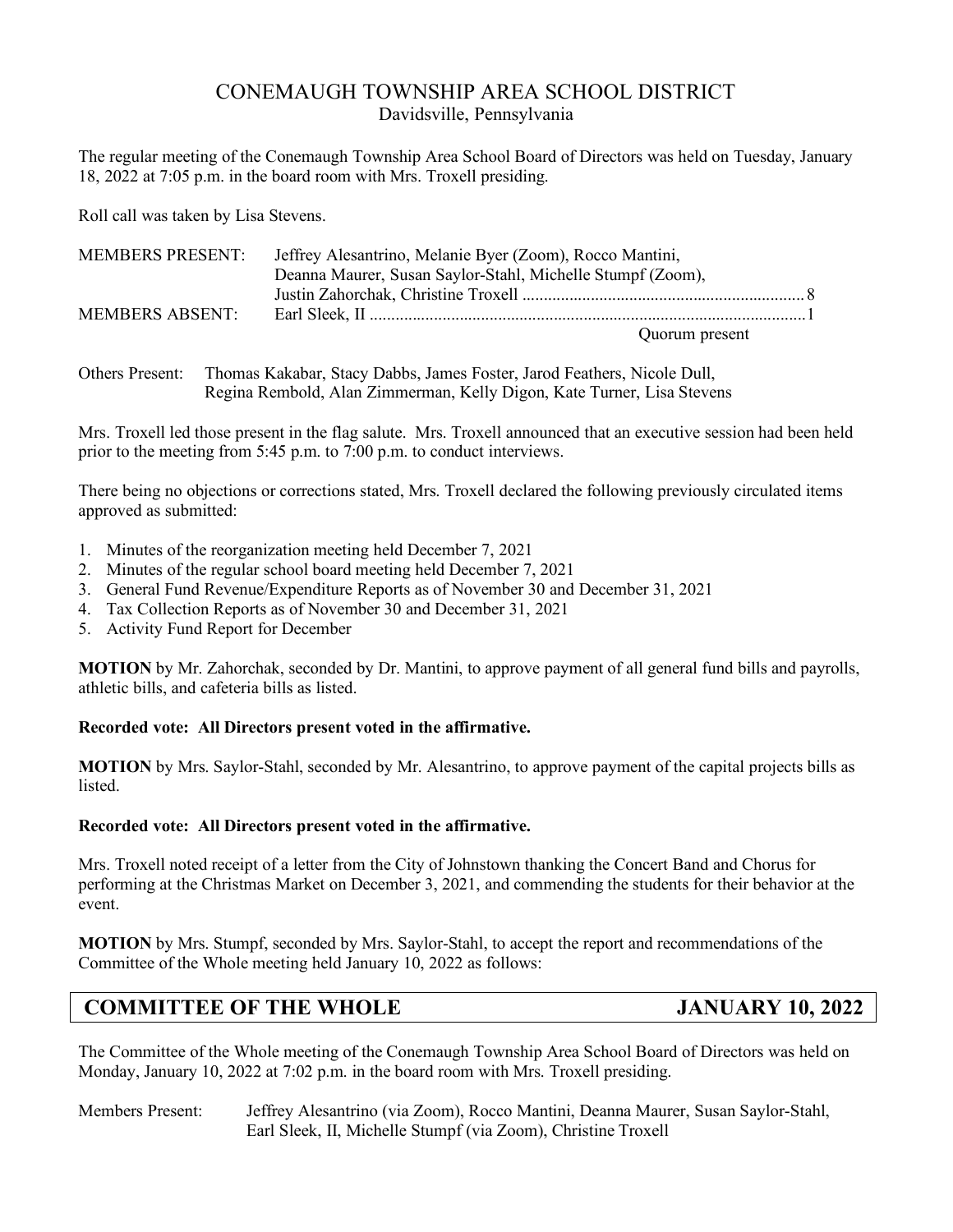Committee of the Whole continued—

Others Present: Thomas Kakabar, Stacy Dabbs, Nicole Dull, Jane Jugan, Regina Rembold, Alan Zimmerman, Meribeth DeBarto, Kelly Digon, Lisa Stevens

- 1. Charles Lesko attended the meeting to discuss naming the gym and/or basketball court in honor of former Head Boys' Basketball Coaches, Joseph Majer and Scott Cable. It was decided that a committee should be established to study this issue and make recommendations.
- 2. Meribeth DeBarto presented a thank-you card, along with coffee and donuts, to the Board from the Student Council in honor of School Director Recognition Month.
- 3. Student Education
	- A. Informational items were as follows:
		- 1. Kindergarten registration is scheduled for Wednesday, March 2, 2022, via pre-scheduled appointments at the Elementary School.
		- 2. Discipline Reports were included with the agenda.
- 4. School Activities
	- A. Recommend approval of the following Field Trip/Competition Requests:
		- 1. Permission for Maureen Kalfas to accompany life skills students (11) to the YMCA and 814 Lanes for community based instruction experiences on January 26 and February 17, 2022 at a cost of \$220: \$30/YMCA; \$90/814 Lanes; \$100/travel (budgeted).
		- 2. Permission for Catherine Kasun to accompany students (4) to Altoona High School for the District 6 Jazz Festival on January 20-21, 2022 (Thursday-Friday) at a cost of \$706: \$300/registration; \$50/travel; \$100/meals; \$256/substitutes (budgeted).
		- 3. Permission for Catherine Kasun to accompany students (9) to Hollidaysburg High School for District 6 Band on January 27-28, 2022 (Thursday-Friday) at a cost of \$1,131: \$675/registration; \$200/meals; \$256/substitutes (budgeted).
		- 4. Permission for Mari Grace Lingenfelter to accompany choir members (5) to Altoona High School for the District 6 Vocal Jazz Festival on January 20-21, 2022 (Thursday-Friday) at a cost of \$691: \$375/registration; \$60/meals; \$256/substitutes (budgeted).
		- 5. Permission for Mari Grace Lingenfelter to accompany choir members (13) to Northern Bedford High School for District 6 Chorus on February 10-11, 2022 (Thursday-Friday) at a cost of \$1,516: \$910/registration; \$300/travel (shared with North Star); \$50/meals; \$256/substitutes (budgeted).
		- 6. Permission for Frederick Mainhart to accompany students (up to 9) to Penn State/Fayette Campus for the "Senator for a Day" program on Thursday, March 10, 2022 at a cost of \$128/substitute (budgeted).
		- 7. Permission for Wonda Piskuric to accompany learning support students (7) to 814 Lanes for a community based instruction experience on Thursday, February 17, 2022 at a cost of \$188: \$70/registration-meals; \$118/travel (budgeted).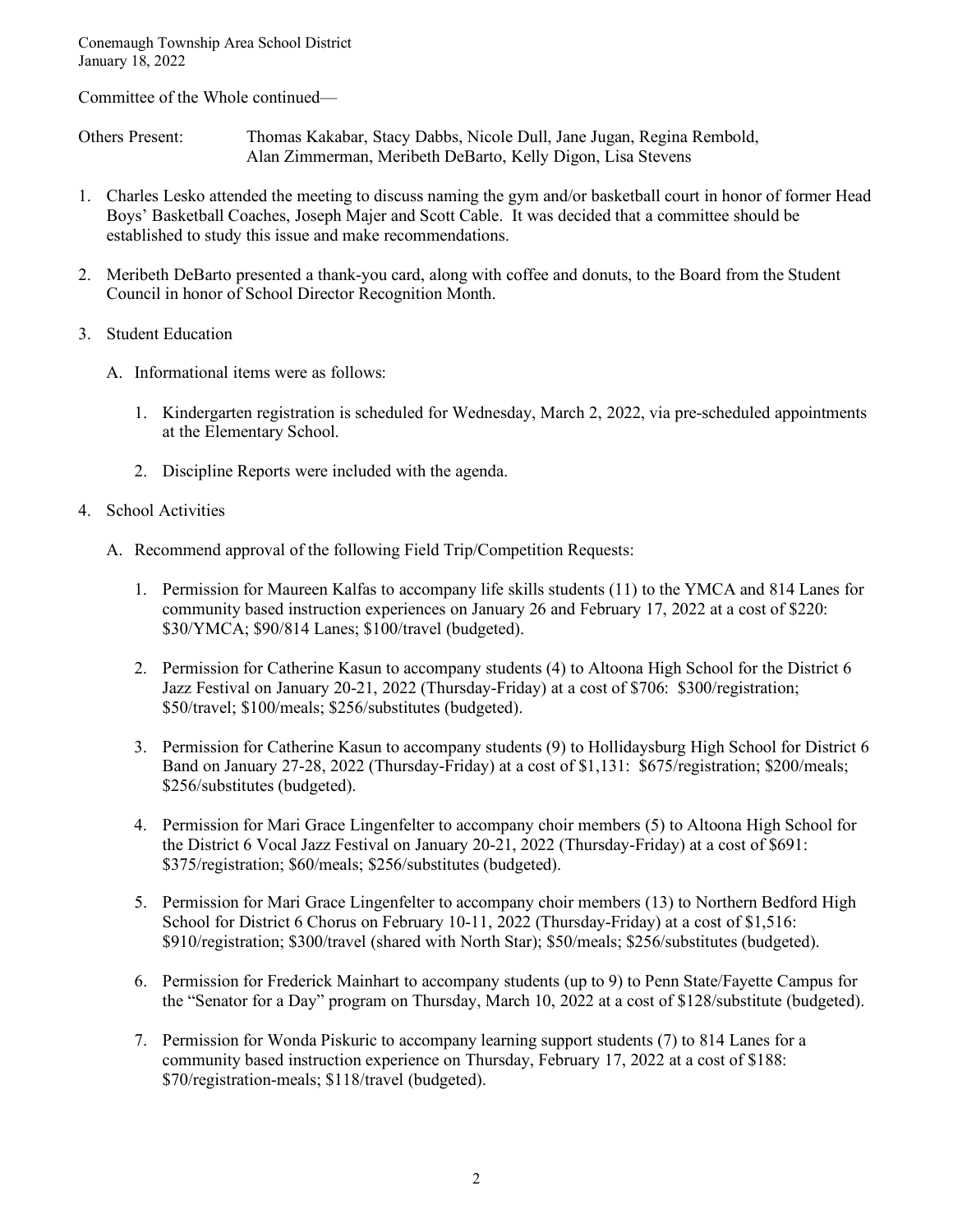Committee of the Whole continued—

- 8. Permission for Kimberly Reynolds to accompany MDS students (8) to 814 Lanes for a community based instruction experience on Thursday, February 17, 2022 at a cost of \$264: \$80/registration; \$100/travel; \$84/half-day nurse (budgeted).
- B. Informational items were as follows:
	- 1. The Elementary Newsletter was included with the agenda.
	- 2. The Board's annual yearbook picture has been scheduled for approximately 6:45 p.m. on Tuesday, January 18, 2022.
- 5. Human Development
	- A. Recommend approval of the request from Alyshia Mock for a leave of absence beginning approximately March 30, 2022 and continuing through the end of the 2021-2022 school year in accordance with the terms of the Professional Agreement.
	- B. Recommend approval to change the employment status of Brandon Shifflett from Part-time Cleaner to Full-time Custodian beginning January 19, 2022, at a rate of \$10.30 per hour for the remainder of the 2021- 2022 school year, with fringe benefits to be as outlined in the Buildings and Grounds Employees' Handbook and include three (3) vacation days for the 2021-2022 school year, and with medical benefits to begin February 1, 2022.
	- C. Recommend appointment of Matthew A. Magistro as a Custodial/Maintenance Worker beginning as soon as he is available, at a rate of \$10.00 per hour for the remainder of the 2021-2022 school year, with fringe benefits to be as outlined in the Buildings and Grounds Employees' Handbook and include two (2) vacation days for the 2021-2022 school year, and pending receipt of clearances.
	- D. Recommend acceptance of the resignation of Jacob Feathers as a Health/Physical Education/Title I Teacher effective December 9, 2021.
	- E. Recommend acceptance of the resignation by reason of retirement of Joseph Cowan as a Custodian effective December 9, 2021.
	- F. Recommend acceptance of the resignation of Kelly Kramer as Head Varsity Boys' Soccer Coach effective December 20, 2021.
	- G. Recommend approval of the following additional Substitute Teachers submitted by The Learning Lamp/Ignite for the 2021-2022 school year: Marion Banta (Emergency); Ethan Merrill (Emergency); Annie Pahel (Emergency); Jennifer Rush (Emergency); Kayla Vocco (Grades PK-4).
	- H. Recommend approval of the following additional volunteers for the 2021-2022 school year:

| Carlie Dillon       | Varsity Softball                   |
|---------------------|------------------------------------|
| Andrew Kaufman      | Music Department                   |
| Stephanie Maluchnik | <b>Elementary School</b>           |
| Jill Mitchell       | Elementary School/Music Department |
| Stephen Parker      | Junior High Baseball               |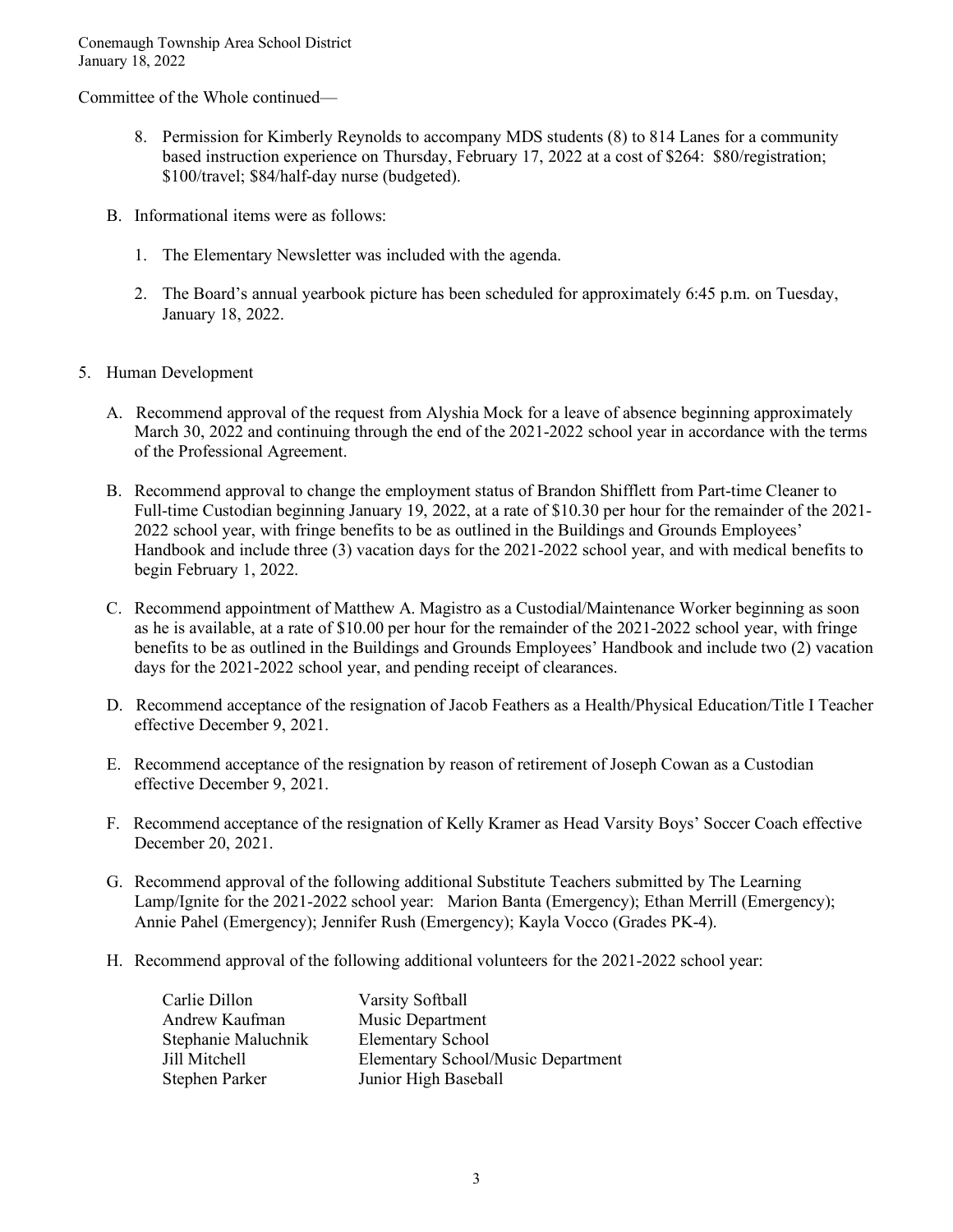Committee of the Whole continued—

- 6. Support Services
	- A. Discussion was held concerning the Appalachia Intermediate Unit 8 Board Representatives.
- 7. District or Business Planning
	- A. Recommend approval of the attached revised Policy and Policy Attachment recommended by PSBA as follows:

No. 611 – Purchases Budgeted and Purchases Subject to Bid-Quotation No. 626 Attachment – Procurement-Federal Programs

- 8. Buildings & Grounds
	- A. Recommend approval of the following Use of Facilities Requests:
		- 1. Laurel View Village/Indoor Golfing for Residents High School Golf Room One weekday during January, February & March 2022 (Various times when available) Rental Fee: \$20.00 per hour Joseph Shetler
		- 2. Baseball Practice High School Cafeteria Weekdays during December, January, & February 2022 (Available evenings) Joseph Shetler
		- 3. Girl Scout Troop No. 42101/Meetings Elementary School Room 124 Wednesdays, January through June 2022 (4:30 p.m. to 8:00 p.m.) Rebecca Parker

# 9. Budget & Finance

- A. Recommend acknowledgment of receipt of changes in Occupation Valuation Classification as follows: Antionette M. Grabusnik – Retired; Keith L. Kauffman – Retired.
- B. Recommend approval to contribute funds to the following organizations (same as last year):

| Junior Achievement                | \$200 |
|-----------------------------------|-------|
| <b>Somerset County Library</b>    | \$300 |
| Conemaugh Township EMS            | \$300 |
| Fire Companies:                   |       |
| Conemaugh Township                | \$200 |
| Scalp Level (formerly Hollsopple) | \$200 |
| Jerome                            | \$200 |

C. Recommend acceptance of the Offer to Purchase Property at Private Sale from Scott A. Walker for Conemaugh Township Property No. 12-0-001240 (Mineral Rights) at a sum of \$3,467.69, which is the full amount of delinquent taxes due.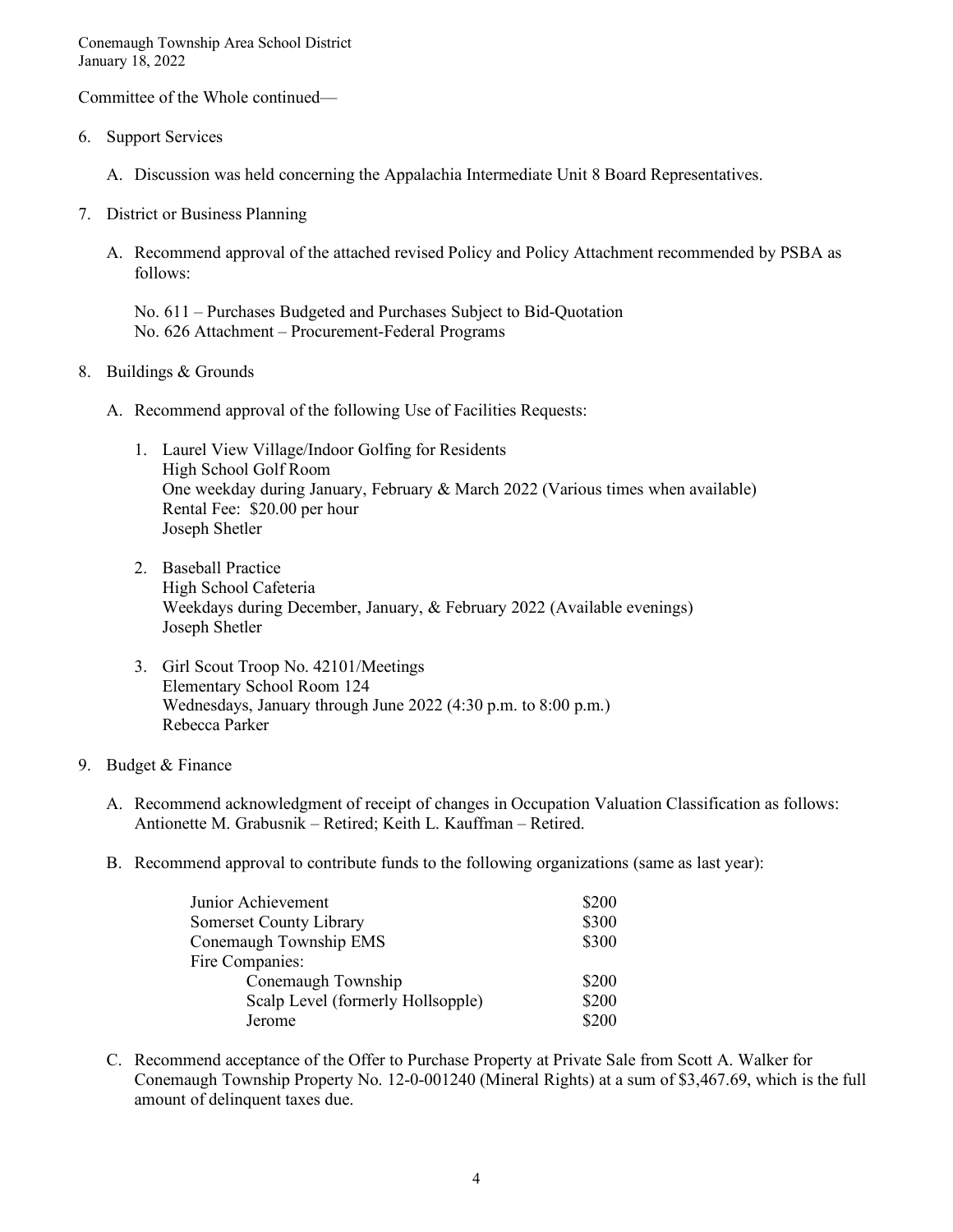Committee of the Whole continued—

# 10. Other Items

- A. Mr. Kakabar noted that the District would be soliciting bids for the proposed HVAC project at the High School later this month.
- B. Mr. Kakabar reported that the Laurel Highlands Athletic Conference may expand to include five Somerset County schools and Conemaugh Valley. He hopes to have more information for the February meeting.
- C. Mr. Sleek noted that the grandfather of a junior high football player had contacted him and spoke very highly of the coaches and praised the program.

An executive session was held from 7:51 p.m. to 8:44 p.m. to discuss personnel matters. The meeting adjourned at 8:44 p.m.

# **Recorded vote: All Directors present voted in the affirmative.**

**MOTION** by Dr. Mantini, seconded by Mrs. Byer, to approve the following requests:

- 1. Permission to enter into an Agreement for Cooperative Sponsorship of a Sport with Johnstown Christian School for Boys' and Girls' Varsity Track commencing with the 2021-2022 school year.
- 2. Permission for the following individuals to serve as volunteers during the 2021-2022 school year:

| Michael Dilla           | Music Department                        |
|-------------------------|-----------------------------------------|
| Robin Holsopple         | Art                                     |
| Kadiya Lingenfelter     | Music Department/Speech Team            |
| <b>Timothy McKenzie</b> | Music Department                        |
| H. William Miller       | Music Department/Post Prom/Cheerleading |
| Patricia Miller         | Music Department/Post Prom/Cheerleading |
| Thomas Mitchell         | Music Department                        |

# **Recorded vote: All Directors present voted in the affirmative.**

**MOTION** by Mr. Zahorchak, seconded by Mrs. Saylor-Stahl, to approve the debt service payment of \$2,084.38 (2014 Bond Series) to The Bank of New York Mellon.

# **Recorded vote: All Directors present voted in the affirmative.**

**MOTION** by Mrs. Saylor-Stahl, seconded by Dr. Mantini, to appoint Jonathon D. Waltermire as a Health/Physical Education Teacher beginning as soon as he is available at a salary to be prorated based on \$38,599 (Step 1, Bachelor's) for the remainder of the 2021-2022 school year, and with sick/personal days to be prorated.

# **Recorded vote: All Directors present voted in the affirmative.**

**MOTION** by Mr. Zahorchak, seconded by Dr. Mantini, to appoint Samantha A. Rosa as Elementary School Principal beginning July 1, 2022 at a starting salary of \$73,000, pending receipt of updated clearances, with her Administrative Compensation Plan to be approved at a later date, and to allow her to transfer fifty (50) sick days from her current employer.

# **Recorded vote: All Directors present voted in the affirmative.**